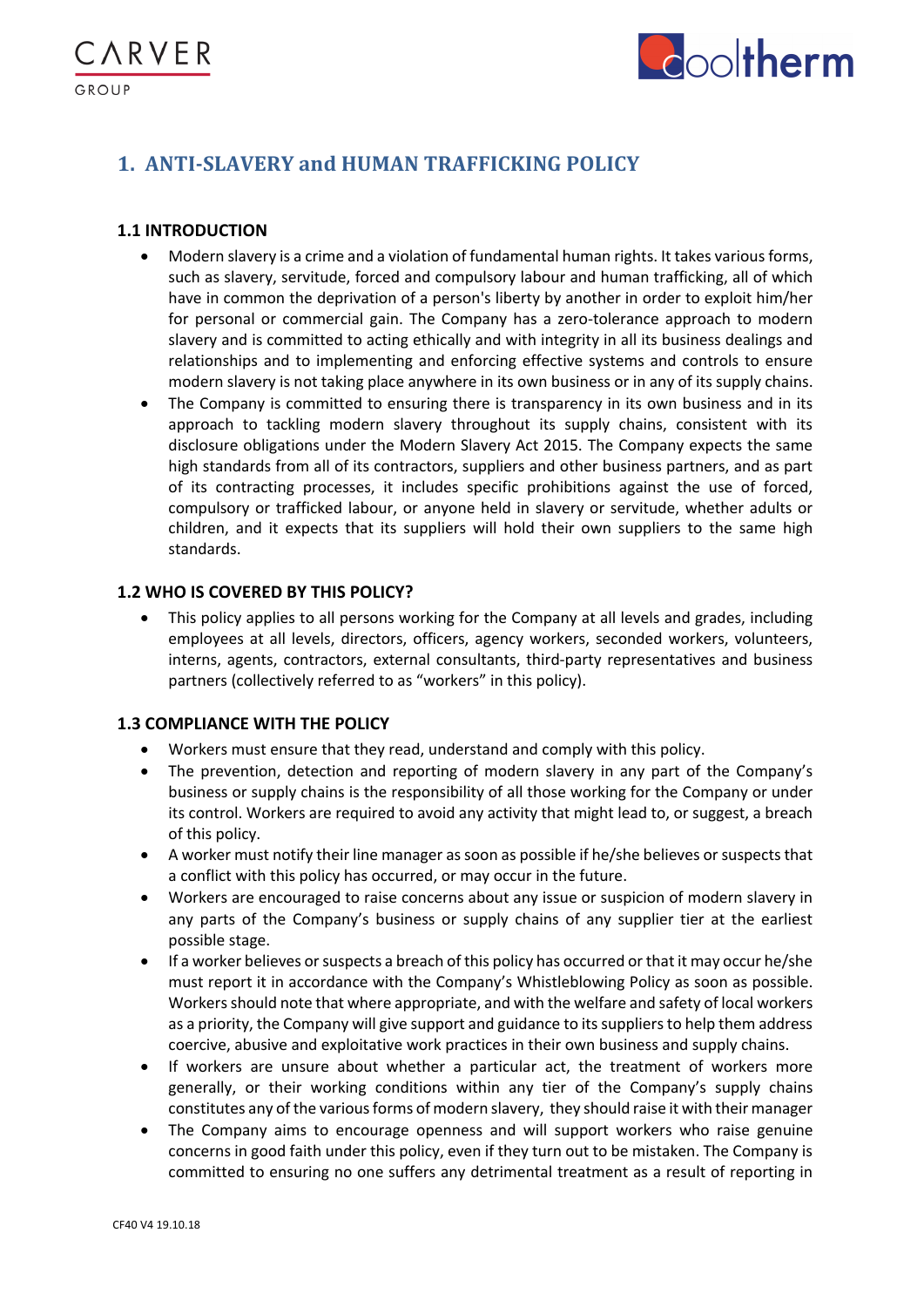



good faith his/her suspicion that modern slavery of whatever form is or may be taking place in any part of the Company's business or in any of its supply chains. Detrimental treatment includes dismissal, disciplinary action, threats or other unfavourable treatment connected with raising a concern. If a worker believes that he/she has suffered any such treatment, he/she should inform the local Managing Director or Financial Controller / Director or Operations Director immediately. If the matter is not remedied, employees should raise it formally to the Group CEO.

### **1.4 COMMUNICATION AND AWARENESS OF THIS POLICY**

- Training on this policy and on the risk the Company's business faces from modern slavery in its supply chains, forms part of the induction process for all workers who work for the Company, and regular training will be provided as necessary.
- The Company's zero-tolerance approach to modern slavery must be communicated to all suppliers, contractors and business partners at the outset of the Company's business relationship with them and reinforced as appropriate thereafter.

### **1.5 BREACHES OF THIS POLICY**

- Any employee who breaches this policy will face disciplinary action, which could result in dismissal for misconduct or gross misconduct.
- The Company may terminate its relationship with other individuals and organisations working on its behalf if they breach this policy.

### **1.6 WHO IS RESPONSIBLE FOR THIS POLICY?**

- The board of directors has overall responsibility for ensuring this policy complies with the Company's legal and ethical obligations, and that all those under the Company's control comply with it.
- The local Financial Controller / Director has primary and day-to-day responsibility for implementing this policy, for monitoring its use and effectiveness, dealing with any queries about it, and auditing internal control systems and procedures to ensure they are effective in countering modern slavery.

### **1.7 MONITORING AND REVIEW**

- Management at all levels are responsible for ensuring those reporting to them are made aware of and understand this policy and are given adequate and regular training on it and the issue of modern slavery in supply chains.
- Workers are invited to comment on this policy and suggest ways in which it might be improved. Comments, suggestions and queries should be addressed to the local Financial Controller / Director
- This policy does not form part of any employee's contract of employment and it may be amended by the Company at any time in its absolute discretion.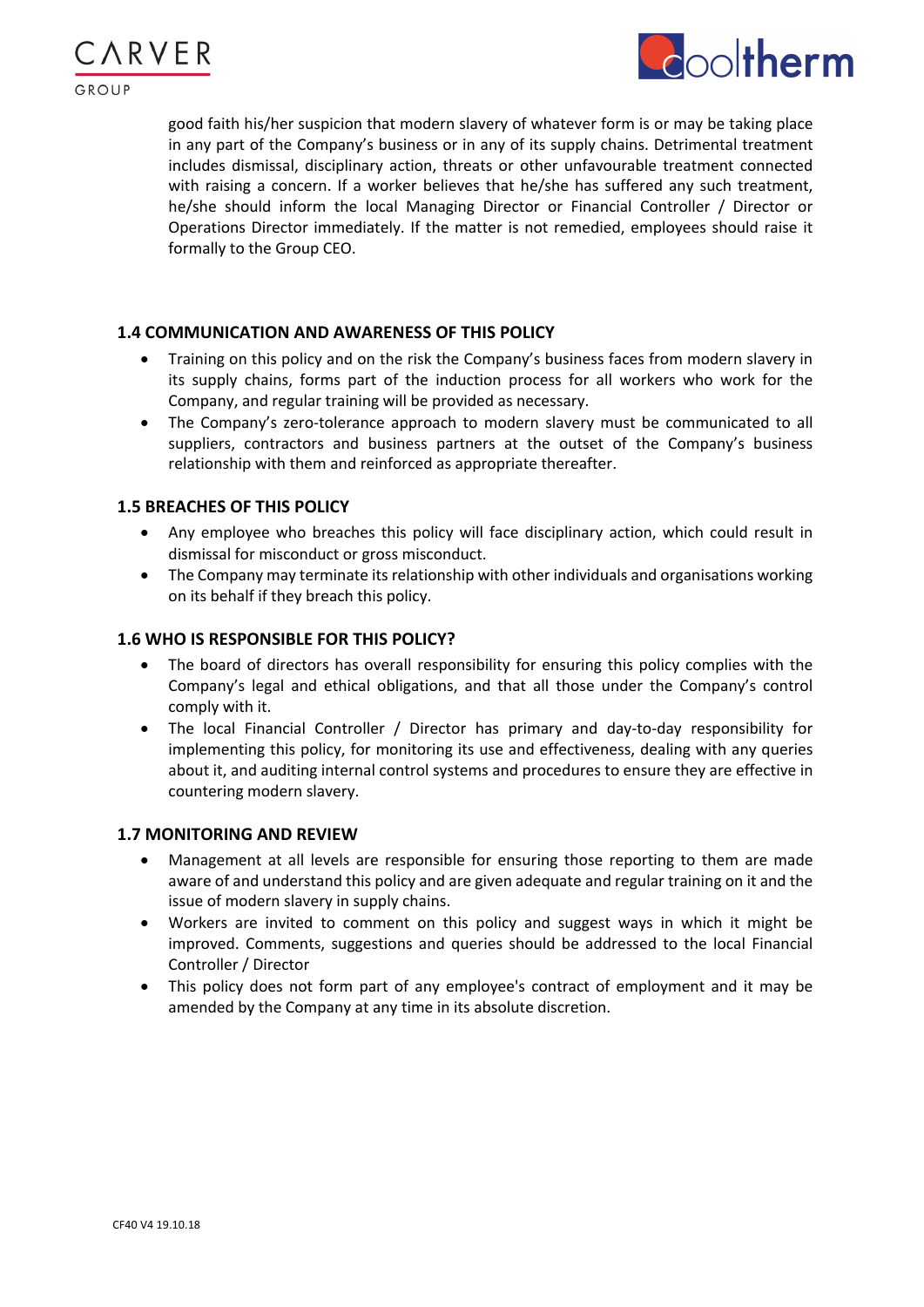

# **2. WHISTLEBLOWING POLICY**

# **2.1 INTRODUCTION**

- The Company is committed to conducting its business with honesty and integrity, and it expects all staff to maintain high standards. However, all organisations face the risk of things going wrong from time to time, or of unknowingly harbouring illegal or unethical conduct. A culture of openness and accountability is essential in order to prevent such situations occurring and to address them when they do occur.
- The aims of this policy are:
	- $\circ$  to encourage staff to report suspected wrongdoing as soon as possible, in the knowledge that their concerns will be taken seriously and investigated as appropriate, and that their confidentiality will be respected
	- o to provide staff with guidance as to how to raise those concerns, and
	- $\circ$  to reassure staff that they should be able to raise genuine concerns without fear of reprisals, even if they turn out to be mistaken
	- $\circ$  This policy does not form part of any employee's contract of employment and it may be amended by the Company at any time in its absolute discretion

# **2.2 WHO IS COVERED BY THIS POLICY?**

• This policy applies to all individuals working at all levels of the organisation, including senior managers, officers, directors, employees, consultants, contractors, trainees, homeworkers, part-time and fixed-term workers, casual and agency staff (collectively referred to as "staff" in this policy).

# **2.3 WHAT IS WHISTLEBLOWING?**

- Whistleblowing is the disclosure of information which relates to suspected wrongdoing or dangers at work. This may include:
	- o criminal activity
	- o miscarriages of justice
	- o danger to health and safety
	- o damage to the environment
	- o failure to comply with any legal obligation or regulatory requirements
	- o conduct likely to damage our reputation or financial wellbeing
	- o bribery, and
	- o the deliberate concealment of any of the above matters
- A whistleblower is a person who raises a genuine concern relating to any of the above. The whistle-blower must reasonably believe that the disclosure is in the public interest. If a member of staff has any genuine concerns related to suspected wrongdoing or danger affecting any of our activities (a "whistleblowing concern") he/she should report it under this policy.
- This policy should not be used for complaints relating to a member of staff's own personal circumstances, such as the way he/she has been treated at work. In those cases he/she should use the Grievance Procedure.
- If staff are uncertain whether something is within the scope of this policy they should seek advice from the Whistleblowing Officer, who is the Finance Controller/Director and or the Managing Director.

# **2.4 RAISING A WHISTLEBLOWING CONCERN**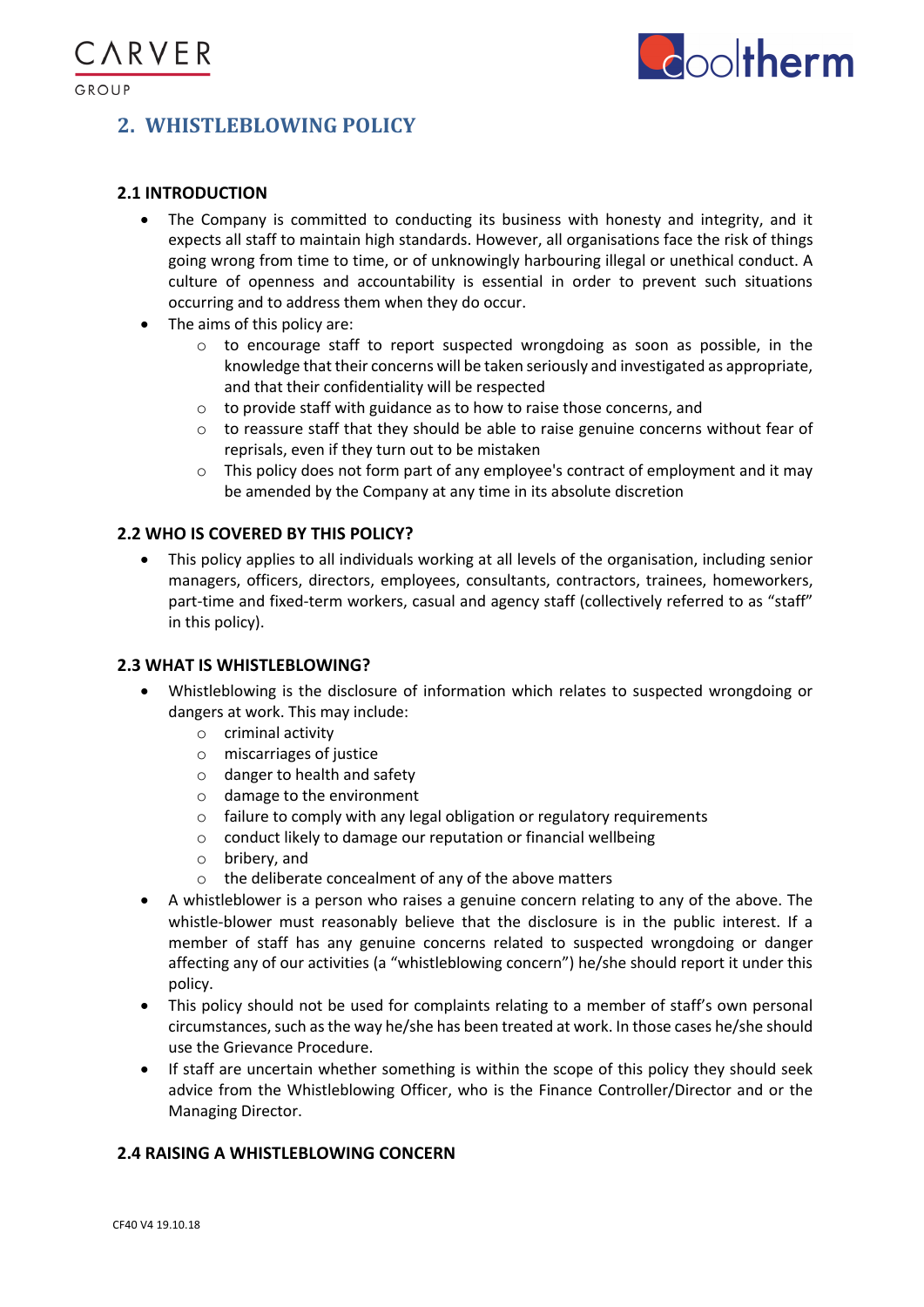GROUP

ARVER

• The Company hopes that in many cases staff will be able to raise any concerns with their direct line manager either in person or by putting the matter in writing. Line managers may be able to agree a way of resolving concerns quickly and effectively. In some cases they may refer the matter to the Whistleblowing Officer.

**coltherm** 

- However, where the matter is more serious, or a member of staff feels that his/her line manager has not addressed his/her concerns, or a member of staff prefers not to raise the concerns with his/her line manager for any reason, he/she should contact the Whistleblowing Officer in writing. The allegation shall receive a sequential number (allegations can never disappear). Combined allegations must be re-examined differently. If the manager is involved, the policy must explicitly specify an independent and qualified party.
- The Company will arrange a meeting with the whistleblower as soon as possible to discuss his/her concerns. Staff may bring a colleague or union representative to any meetings under this policy. The companion must respect the confidentiality of the whistleblower's disclosure and any subsequent investigation.
- The Company will take down a written summary of the whistle blower's concerns and provide him/her with a copy after the meeting which shall be signed by the whistle blower. It will also aim to give the whistleblower an indication of how it proposes to deal with the matter.

### **2.5 CONFIDENTIALITY AND ANONYMITY**

- The Company hopes that staff will feel able to voice whistleblowing concerns openly under this policy. However, if a whistleblower wants to raise his/her concerns confidentially, it will make every effort to keep his/her identity secret. If it is necessary for anyone investigating the concern to know the whistleblower's identity, the Company will discuss this with the whistleblower before his/her identity is disclosed.
- The Company does not encourage staff to make disclosures anonymously. Proper investigation may be more difficult or impossible if the Company cannot obtain further information from the whistleblower. It is also more difficult to establish whether any allegations are credible. Whistleblowers who are concerned about possible reprisals if their identity is revealed should come forward to the Whistleblowing Officer and appropriate measures can then be taken to preserve confidentiality. If staff are in any doubt they can seek advice from Public Concern at Work, the independent whistleblowing charity, which offers a confidential helpline.
- Anonymous complaints shall not be investigated but a sequential number will be obtained to consider in line with other whistleblowing allegations (for the same reason / person).

### **2.6 EXTERNAL DISCLOSURES**

- The aim of this policy is to provide an internal mechanism for reporting, investigating and remedying any wrongdoing in the workplace. In most cases staff should not find it necessary to alert anyone externally.
- The law recognises that in some circumstances it may be appropriate for staff to report concerns to an external body such as a regulator. It will very rarely if ever be appropriate to alert the media. The Company strongly encourages staff to seek advice before reporting a concern externally. The independent whistleblowing charity, Public Concern at Work, operates a confidential helpline. It also has a list of prescribed regulators for reporting certain types of concern. Its details are at the end of this policy.
- Whistleblowing concerns usually relate to the conduct of the Company and/or its staff, but they may sometimes relate to the actions of a third party, such as a customer, supplier or service provider. In some circumstances the law will protect a whistleblower if he/she raises the matter with the third party directly. However, the Company encourages staff to report such concerns internally first. Staff should contact their line manager or the Whistleblowing Officer for guidance.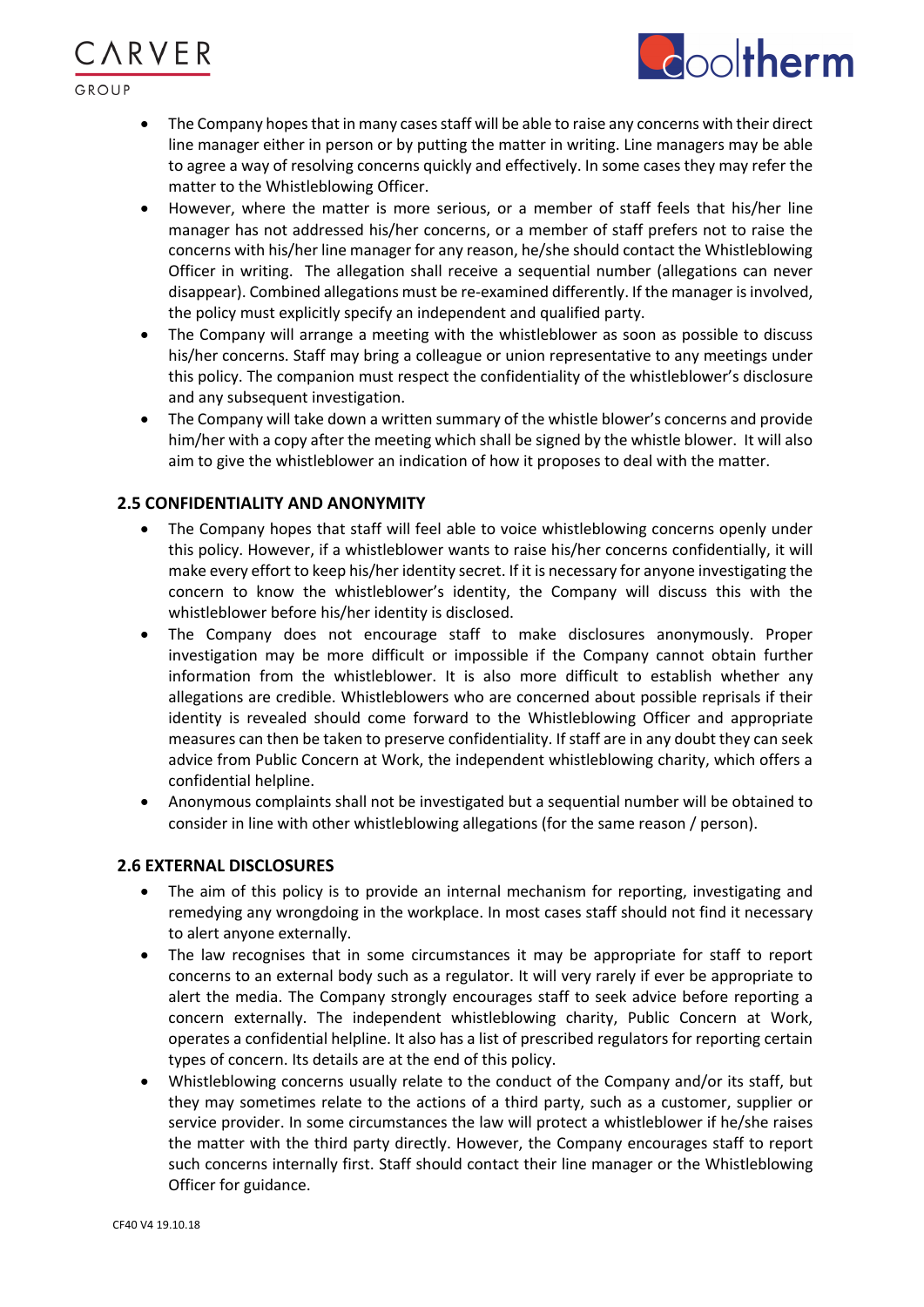

### **2.7 INVESTIGATIONS**

**\RVER** 

- Once a member of staff has raised a concern under this policy, the Company will carry out an initial assessment to determine the scope of any investigation. The whistleblower will be informed of the outcome of that assessment. The whistleblower may also be required to attend additional meetings in order to provide further information.
- In some cases the Company may appoint an independent investigator or team of investigators including staff with relevant experience of investigations or specialist knowledge of the subject matter. Where appropriate, and depending on the findings of the investigation, the investigator(s) may make recommendations for change to enable the Company to minimise the risk of future wrongdoing.
- The Company will aim to keep the whistleblower informed of the progress of the investigation and its likely timescale. However, sometimes the need for confidentiality may prevent it from giving the whistleblower specific details of the investigation or any disciplinary action taken as a result. The whistleblower should treat any information about the investigation as confidential.
- If the Company concludes that a whistleblower has made false allegations maliciously, or with a view to personal gain, the whistleblower will be subject to disciplinary action, depending on the seriousness of the matter up to and including summary dismissal.

### **2.8 UNSATISFACTORY OUTCOMES**

- While the Company cannot always guarantee the outcome the whistleblower is seeking, it will try to deal with concerns fairly and in an appropriate way. By using this policy staff can help the Company to achieve this.
- If the whistleblower is not happy with the way in which his/her concerns have been handled, he/she can raise it with the Whistleblowing Officer or, alternatively, with the chairman of the board of directors.

### **2.9 PROTECTION AND SUPPORT FOR WHISTLEBLOWERS**

- It is understandable that whistleblowers are sometimes worried about possible repercussions. The Company aims to encourage openness and will support staff who raise genuine concerns under this policy, even if they turn out to be mistaken.
- Staff must not suffer any detrimental treatment as a result of raising a genuine concern. Detrimental treatment includes dismissal, disciplinary action, threats or other unfavourable treatment connected with raising a concern. If a whistleblower believes that he/she has suffered any such treatment, he/she should inform the Whistleblowing Officer immediately. If the matter is not remedied he/she should raise it formally using the Company's Grievance Procedure.
- Staff must not threaten or retaliate against whistleblowers in any way. Anyone involved in such conduct will be subject to disciplinary action, depending on the seriousness of the matter up to and including summary dismissal.

### **2.10 RESPONSIBILITY AND REVIEW**

- The board has overall responsibility for this policy, and for reviewing the effectiveness of actions taken in response to concerns raised under this policy.
- The Whistleblowing Officer has day-to-day operational responsibility for this policy, and must ensure that all managers and other staff who may deal with concerns or investigations under this policy receive regular and appropriate training.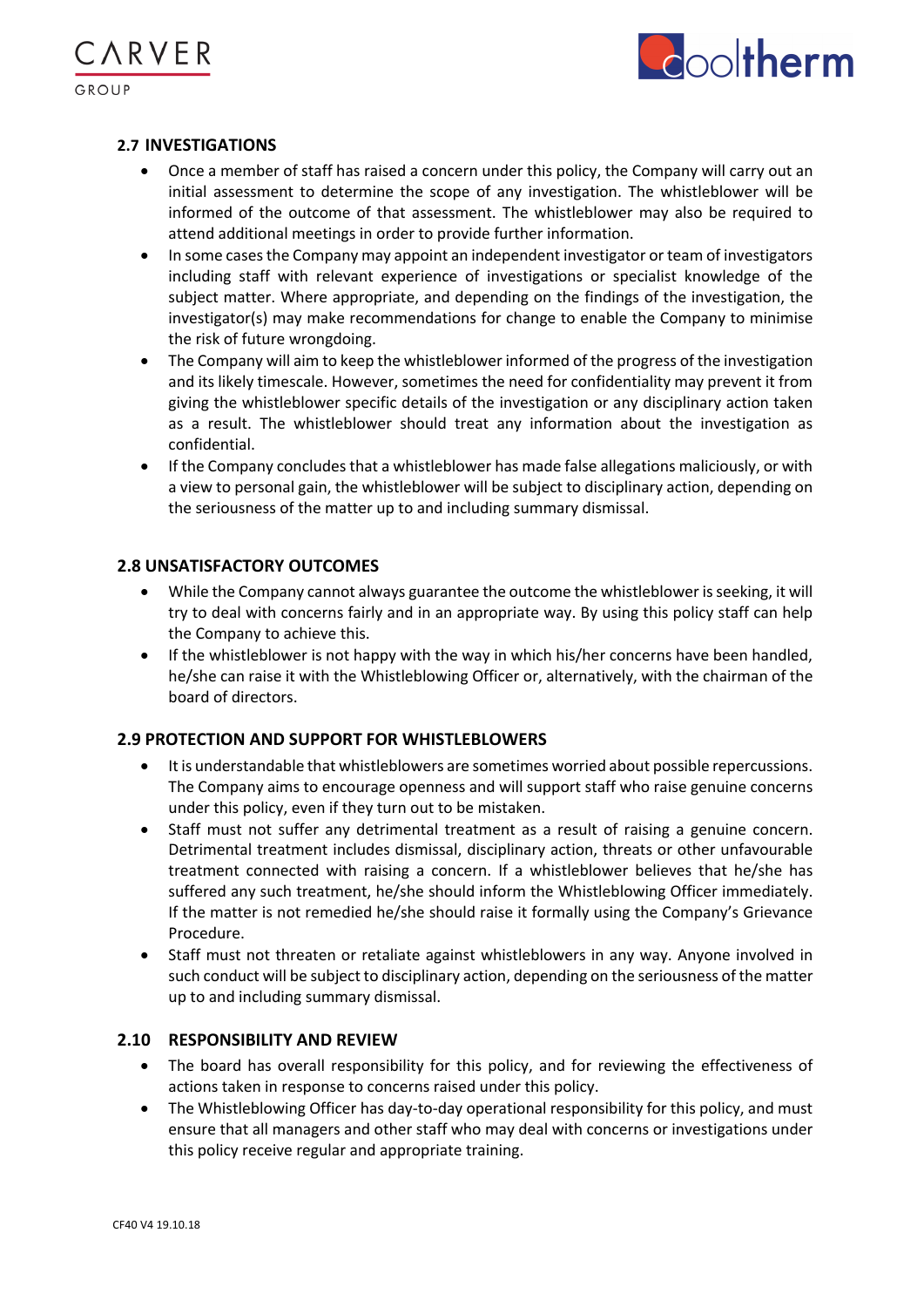



- The Whistleblowing Officer, in conjunction with the board, should review this policy from a legal and operational perspective at least once a year.
- All staff are responsible for the success of this policy and should ensure that they use it to disclose any suspected danger or wrongdoing. Staff are invited to comment on this policy and suggest ways in which it might be improved. Comments, suggestions and queries should be addressed to the Whistleblowing Officer.

#### **Public Concern at Work contact details:**

http://www.pcaw.org.uk/

Tel: 020 7404 6609

# **3. ANTI-BRIBERY AND CORRUPTION POLICY**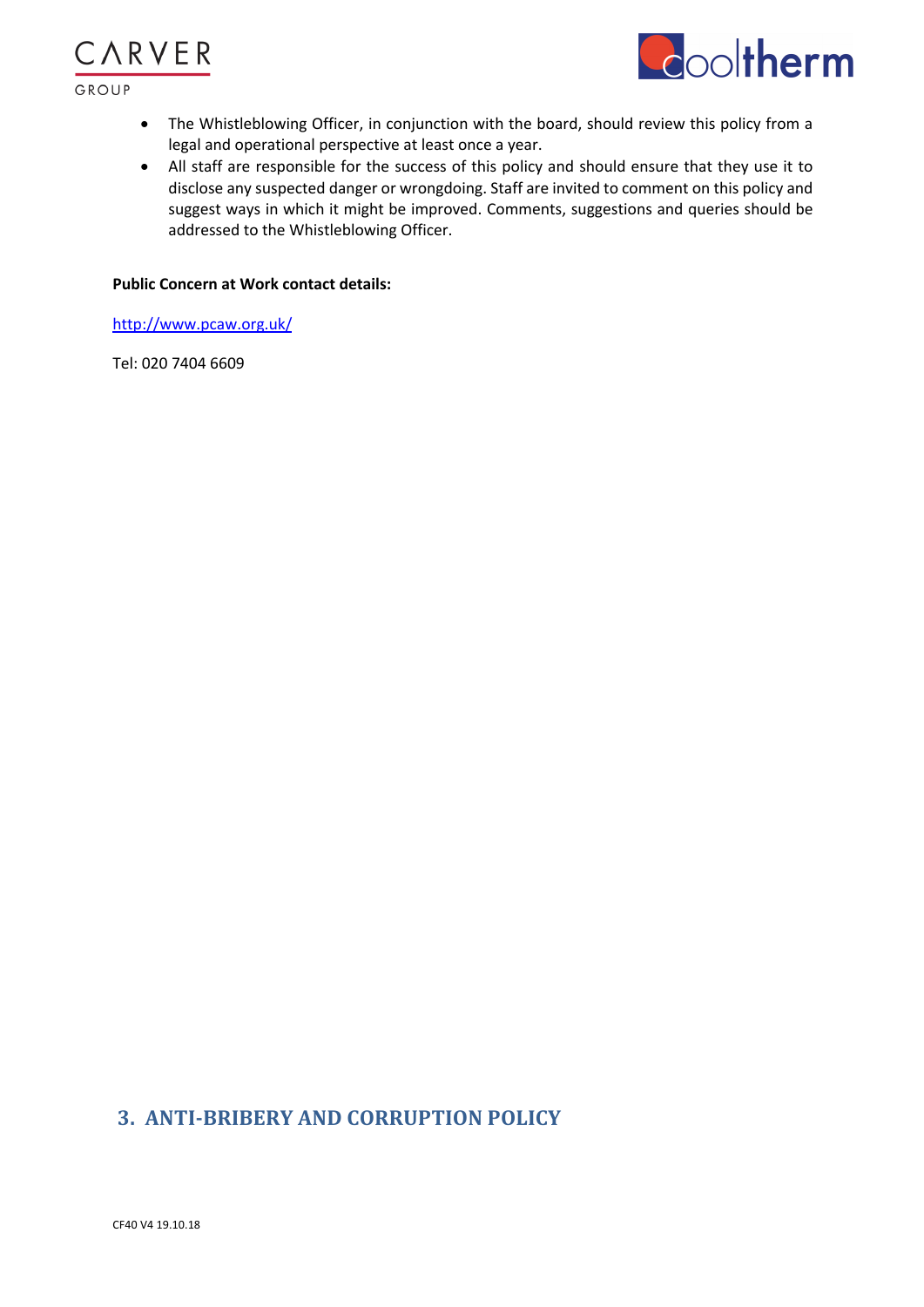

### **3.1 INTRODUCTION**

**\RVER** 

- It is the Company's policy to conduct all of its business in an honest and ethical manner. The Company takes a zero-tolerance approach to bribery and corruption and any individual, agent or contractor acting for or on behalf of the Company that is found to promise; offer; pay; request or receive a bribe shall have his/her employment terminated with immediate effect and shall be reported to the relevant authority.
- The Company is committed to acting professionally, fairly and with integrity in all its business dealings and relationships wherever it operates, and to implementing and enforcing effective systems to counter bribery. The Company is prepared to forego contracts and sales rather than pay bribes and as such it will refuse to conduct business with individuals or businesses that are shown to engage in such activity.
- The Company is committed to ensuring compliance with this policy and the policy will form part of the Operational Board agenda.
- The Company will uphold all laws relevant to countering bribery and corruption in all the jurisdictions in which it operates. However, it remains bound by the laws of the UK, including the Bribery Act 2010, in respect of its conduct both at home and abroad.
- The purpose of this policy is to:
	- $\circ$  set out the Company's responsibilities, and of those working for it, in observing and upholding the Company's position on bribery and corruption, and
	- o provide information and guidance to those working for the Company on how to recognise and deal with bribery and corruption issues
- Bribery and corruption are punishable for individuals by up to ten years' imprisonment and/or a fine and if the Company is found to have taken part in corruption it could face an unlimited fine; be excluded from tendering for public contracts; and face damage to its reputation. The Company therefore takes its legal responsibilities very seriously.
- As part of its commitment to combating acts of bribery the Company has sought specialist legal advice in introducing this policy and its associated policies.
- In this policy, "third party" means any individual or organisation a worker (see 14.2 below) comes into contact with during the course of his/her work with the Company, and includes actual and potential clients, customers, suppliers, distributors, business contacts, agents, advisers, and government and public bodies, including their advisors, representatives and officials, politicians and political parties.

### **3.2 WHO IS COVERED BY THIS POLICY?**

• This policy applies to all individuals working at all levels and grades, including senior managers, officers, directors, employees (whether permanent, fixed-term or temporary), consultants, contractors, trainees, seconded staff, homeworkers, casual workers and agency staff, volunteers, interns, agents, sponsors, or any other person associated with the Company, or any of its subsidiaries or their employees, wherever located (collectively referred to as "workers" in this policy).

### **3.3 WHAT IS BRIBERY?**

- Bribery involves Person A promising or giving a financial or other advantage to Person B intending that Person B will be induced to perform a function improperly or reward Person A for doing so.
- Being bribed involves Person A accepting a financial or other advantage from Person B with the intention that Person A will be induced to perform a function or will arrange for another person to perform a function improperly.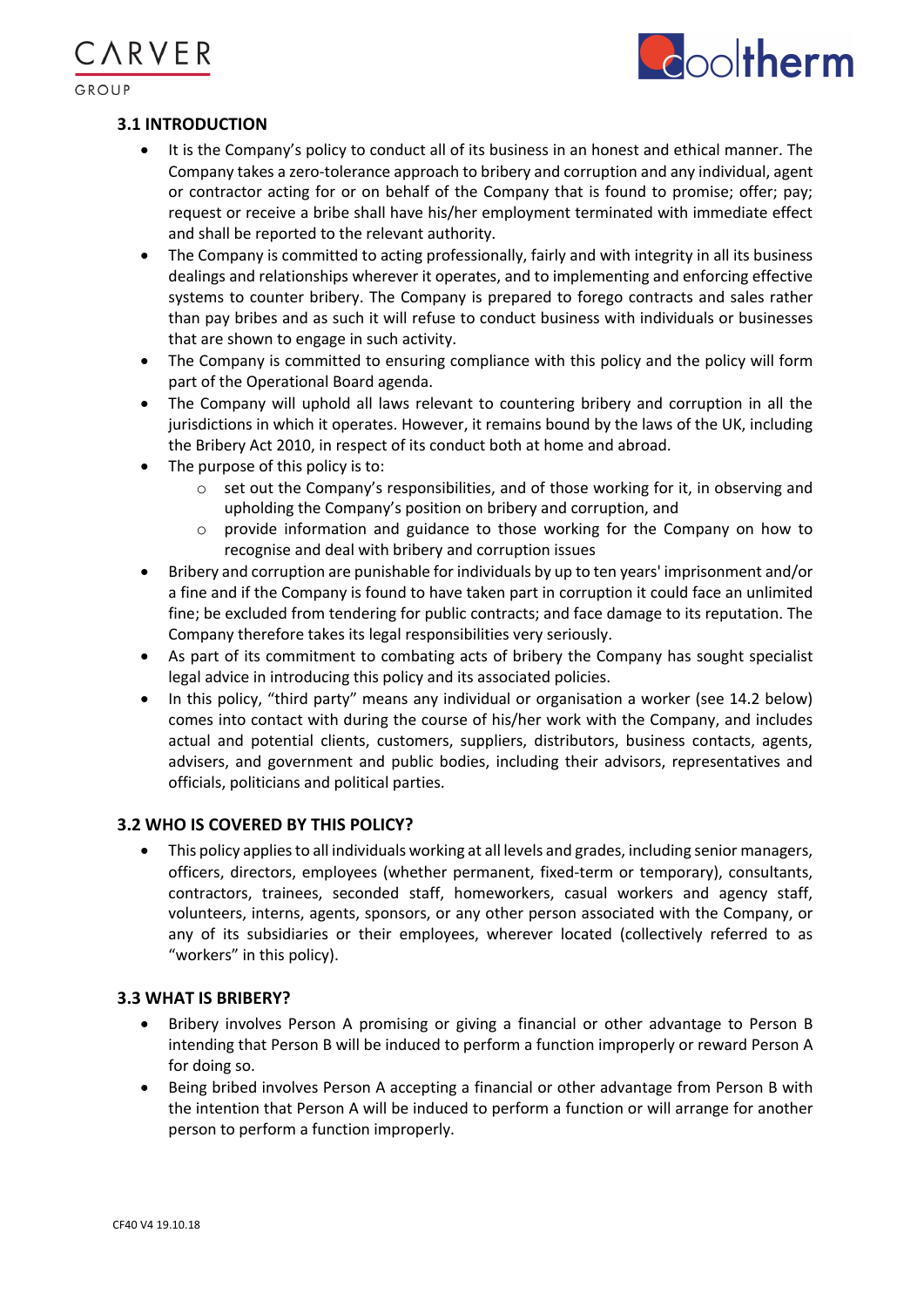

**\RVER** 



- Bribing a foreign public official involves promising or giving a financial or other advantage to a foreign public official intending to influence that official in his capacity as such in order to gain business.
- The corporate offence occurs where an act of bribery has been committed by a worker in order to obtain business for the Company in circumstances where the Company did not have adequate procedures in place to prevent the act occurring. The Company does not need to have knowledge of the act itself to be liable for it.

# **3.4 GIFTS, HOSPITALITY AND EXPENSES**

- This policy does not prohibit normal and appropriate hospitality (given and received) to or from third parties. However, workers of the Company are prohibited from:
	- $\circ$  soliciting any gift or hospitality in the course of their engagement with the Company
	- o offering, giving to or receiving from any third party a personal or corporate gift which has not been pre-approved by the Group CEO. In seeking approval the worker must provide evidence that the gift is bona fide, proportionate and reasonable, and/or
	- $\circ$  offering or making donations without the prior approval of the local Managing Director. Any donations over £5,000 will also require approval of the Group Financial Director and CEO
- The Company requires that all corporate hospitality events or attendance are signed of by the Local Managing Director in advance. The worker will be required to provide evidence that the event is bona fide, proportionate and reasonable.
- The Company appreciates that the practice of giving business gifts varies between countries and regions and what may be normal and acceptable in one region may not be in another. The test to be applied is whether in all the circumstances the gift or hospitality is reasonable and justifiable. The intention behind the gift should always be considered.
- It is not acceptable for a worker (or someone on behalf of a worker) to:
	- give, promise to give, or offer, a payment, gift or hospitality with the expectation or hope that a business advantage will be improperly received, or to improperly reward a business advantage already given
	- o give, promise to give, or offer, a payment, gift or hospitality to a government official, agent or representative to "facilitate" or expedite a routine procedure
	- $\circ$  accept payment from a third party when he/she knows or suspects that the payment is offered with the expectation that it will improperly obtain a business advantage for the third party
	- $\circ$  accept a gift or hospitality from a third party if he/she knows or suspects that it is offered or provided with an expectation that a business advantage will be improperly provided by the Company in return
	- $\circ$  threaten or retaliate against another worker who has refused to commit a bribery offence or who has raised concerns under this policy, or
	- $\circ$  engage in any activity that might lead to a breach of this policy
- Reimbursing a third party's expenses or accepting an offer to reimburse the Company's expenses (for example, the costs of attending a business meeting) would not usually amount to bribery. However, a payment in excess of genuine and reasonable business expenses (such as the cost of an extended hotel stay) is not acceptable. All business expenses are to be reviewed by the local Financial Controller/Director and approved by the local Managing Director.
- Any personal expenditure over £5,000 must be authorised by the Company's Group Financial Director or the Group CEO.
- All Managing Director expenses are to be approved by the Group CEO.

# **3.5 FACILITATION PAYMENTS AND KICKBACKS**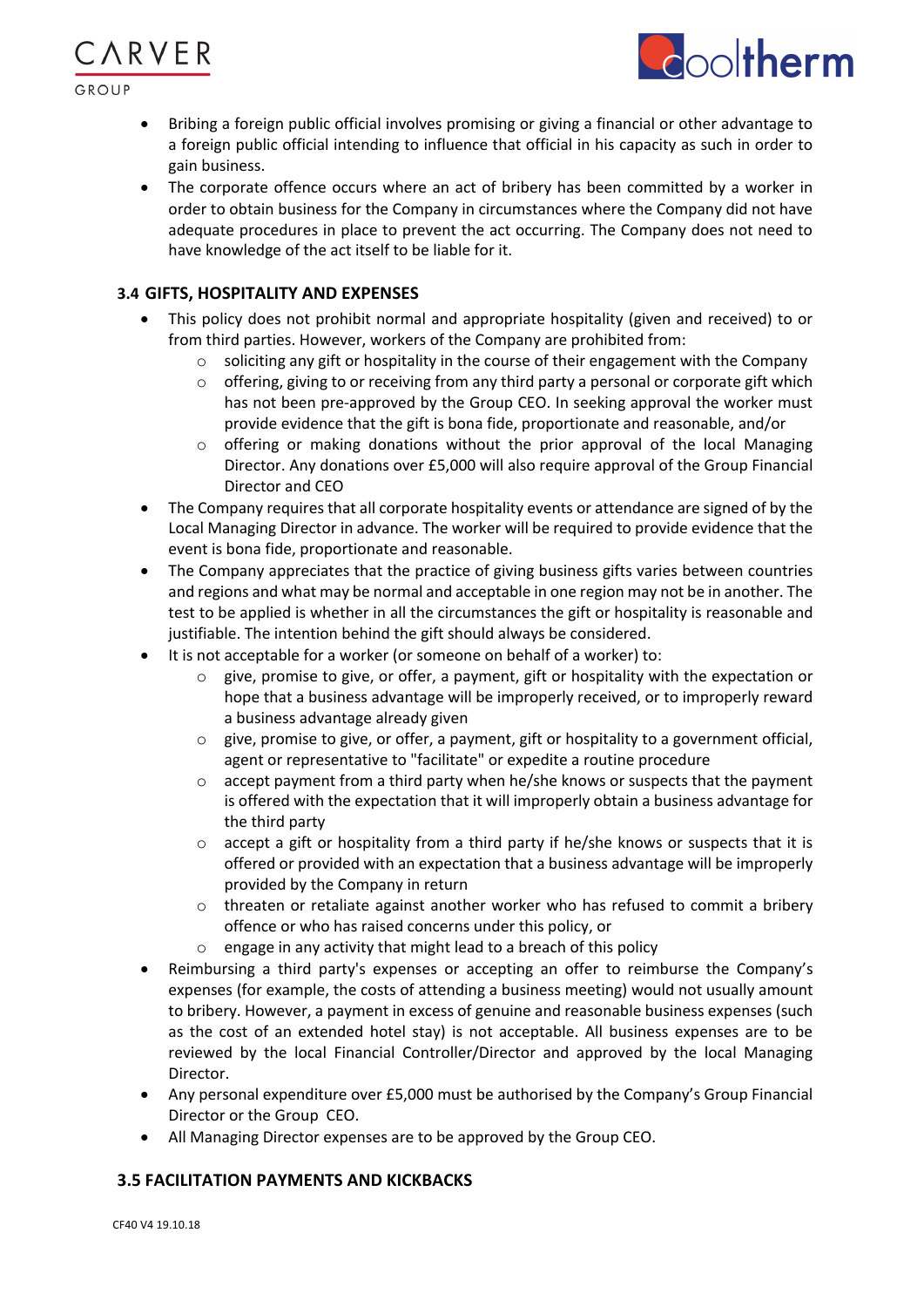$GROIIP$ 

**\RVER** 

• The Company does not make, and will not accept, facilitation payments or "kickbacks" of any kind. Facilitation payments are typically small, unofficial payments made to secure or expedite a routine government action by a government official. They are not commonly paid in the UK, but are common in some other jurisdictions.

ooltherm

- If a worker is asked to make a payment on the Company's behalf, he/she should always be mindful of what the payment is for and whether the amount requested is proportionate to the goods or services provided. The worker should always ask for a receipt which details the reason for the payment. If the worker has any suspicions, concerns or queries regarding a payment, he/she should raise these with his/her local Managing Director.
- Kickbacks are typically payments made in return for a business favour or advantage. All workers must avoid any activity that might lead to, or suggest, that a facilitation payment or kickback will be made or accepted by the Company.

### **3.6 SUPPLIERS AND CUSTOMERS**

- New suppliers are to be approved by the local Managing Director.
- External sales commission, bonus payments and supplier rebates shall be calculated by the local Finance Team in accordance with the Company's terms of business.
- All payments made to suppliers shall be made in accordance with section 7 of the Policy and Procedure manual. Payments will only be made when matched to a properly authorised purchase order.
- Purchase orders will be approved by workers that are independent of those raising the order.
- All payments made to customers are to be approved by the local Managing Director. Anything above £1,000 must also be approved by the Group CEO and Financial Director.

# **3.7 DONATIONS**

- The Company may make contributions to political parties but these are never in an attempt to influence any decision or gain a business advantage, and will always be publicly disclosed.
- The Company only makes charitable donations that are legal and ethical under local laws and practices.

### **3.8 WORKERS' RESPONSIBILITIES**

- Workers must ensure that they read, understand and comply with this policy.
- The prevention, detection and reporting of bribery and other forms of corruption are the responsibility of all those working for the Company or under its control. All workers are required to avoid any activity that might lead to, or suggest, a breach of this policy.
- The Company operates a 'stop, call, wait' procedure. A worker must notify his/her line manager as soon as possible if they believe or suspect that a conflict with this policy has occurred, or may occur in the future, for example, if a client or potential client offers a worker something to gain a business advantage with the Company, or indicates to the worker that a gift or payment is required to secure their business. His/her line manager will then report the incident to both the Financial Controller/Director and Managing Director and await further instruction.
- Further "red flags" that may indicate bribery or corruption are set out in the Schedule to this policy.
- All dubious payments, payment requests etc. shall by lodged by the worker with his/her local Finance Controller/Director.
- Any employee of the Company who breaches this policy will face disciplinary action, which could result in dismissal for gross misconduct. The Company also reserves its right to terminate its relationship with workers who are not employees if they breach this policy.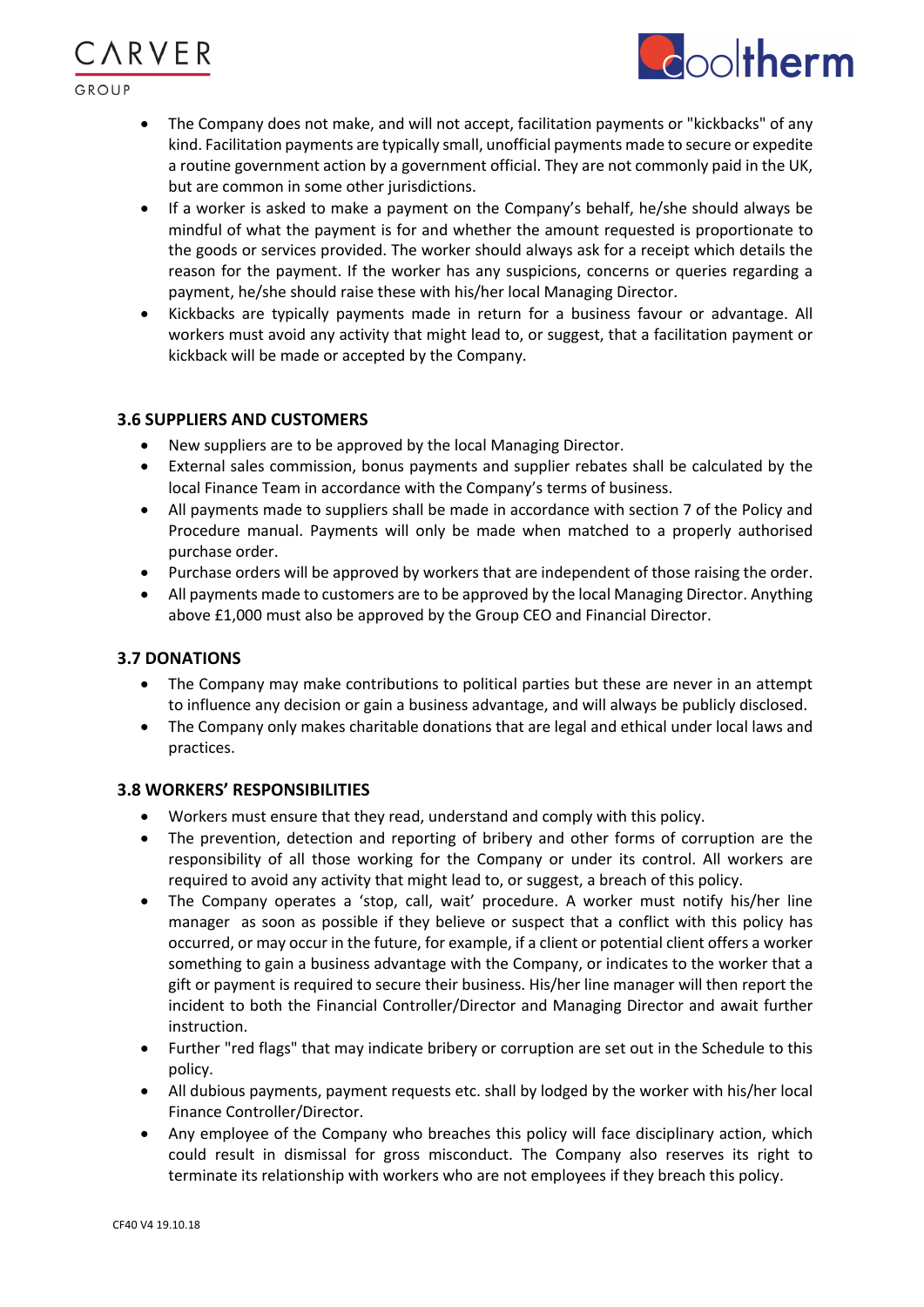



### **3.9 RECORD KEEPING**

- The Company must keep financial records and have appropriate internal controls in place which will evidence the business reason for making payments to third parties.
- Workers must declare all hospitality or gifts accepted or offered to the Financial Controller / Director who shall keep appropriate records that shall be reviewed on a monthly basis with the Managing Director
- Workers must ensure all expenses claims relating to hospitality, gifts or expenses incurred in relation to third parties are submitted in accordance with the Company's expenses policy and specifically record the reason for the expenditure.
- All accounts, invoices, memoranda and other documents and records relating to dealings with third parties, such as clients, suppliers and business contacts, should be prepared and maintained with strict accuracy and completeness. No accounts must be kept "off-book" to facilitate or conceal improper payments.

### **3.10 HOW TO RAISE**

• Workers are encouraged to raise concerns about any issue or suspicion of malpractice at the earliest possible stage. If workers are unsure whether a particular act constitutes bribery or corruption, or if they have any other queries, these should be raised with the local Managing Director. Concerns should be reported by following the procedure set out in the Company's Whistleblowing Policy. A copy of the Company's Whistleblowing Policy can be found in this document.

### **3.11 WHAT TO DO IF A WORKER IS A VICTIM OF BRIBERY OR CORRUPTION**

• It is important that workers tell the local Managing Director as soon as possible if they are offered a bribe by a third party, are asked to make one, suspect that this may happen in the future, or believe that they are a victim of another form of unlawful activity.

### **3.12 PROTECTION**

- Workers who refuse to accept or offer a bribe, or those who raise concerns or report another's wrongdoing, are sometimes worried about possible repercussions. The Company aims to encourage openness and will support anyone who raises genuine concerns under this policy, even if they turn out to be mistaken.
- The Company is committed to ensuring no one suffers any detrimental treatment as a result of refusing to take part in bribery or corruption, or because of reporting in good faith their suspicion that an actual or potential bribery or other corruption offence has taken place, or may take place in the future. Detrimental treatment includes dismissal, disciplinary action, threats or other unfavourable treatment connected with raising a concern. If a worker believes that he/she has suffered any such treatment, he/she should inform his/her local Managing Director immediately. If the matter is not remedied, and he/she is an employee, he/she should raise it formally using the Company's Local Grievance Procedure.

### **3.13 TRAINING AND COMMUNICATION**

- Training on this policy forms part of the induction process for all new workers. All existing workers will receive relevant training on how to implement and adhere to this policy. The level of training offered to particular individuals shall be proportionate to the level of risk identified, with enhanced training to high risk staff.
- It is the responsibility of the local General Manager (Regional Directors, President) to ensure all their staff are adequately trained in this area.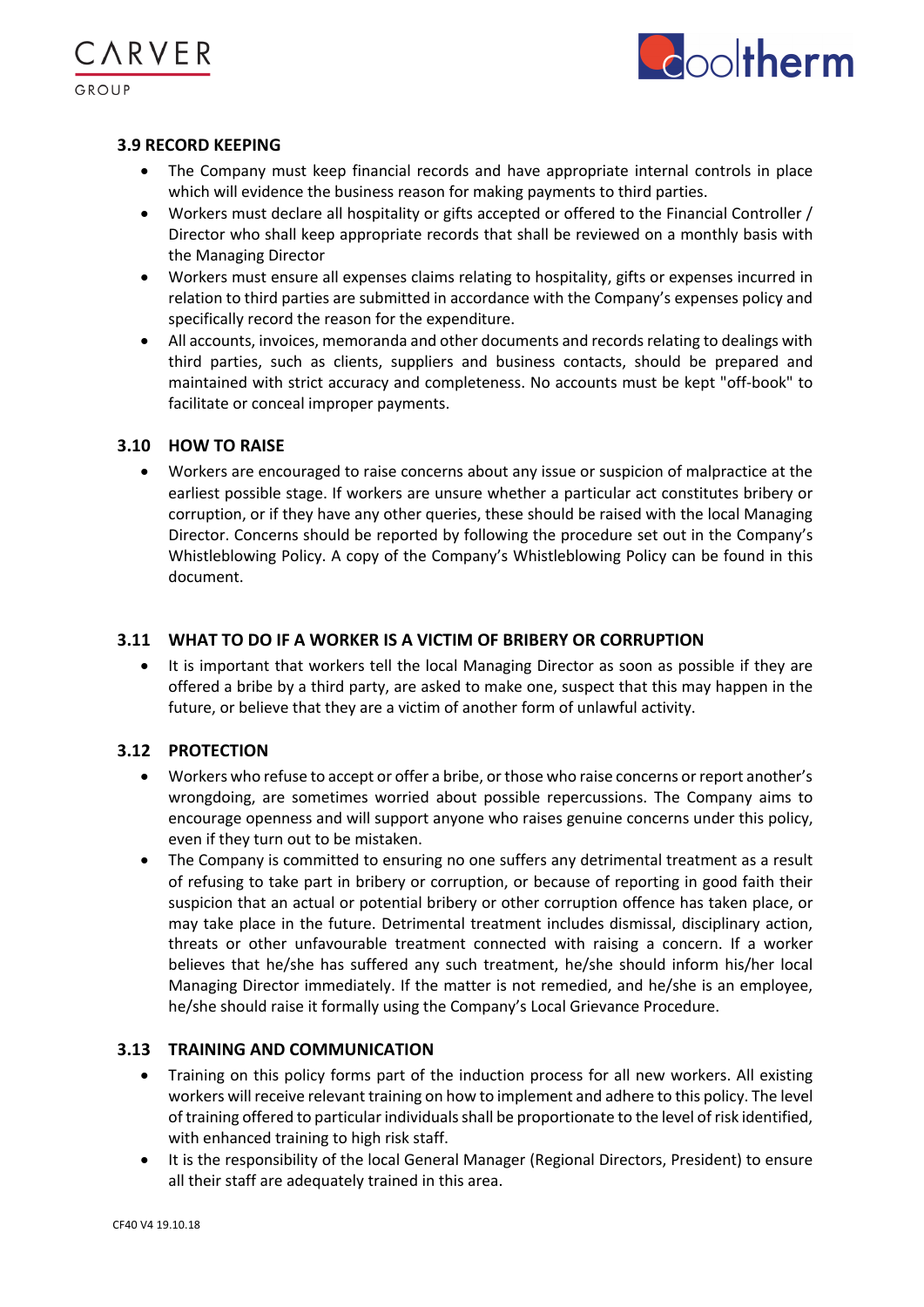



• The Company's zero-tolerance approach to bribery and corruption will be communicated to all suppliers, contractors and business partners at the outset of its business relationship with them and as appropriate thereafter. This is the responsibility of the local General Manager (Regional Director, President).

### **3.14 WHO IS RESPONSIBLE FOR THIS POLICY?**

- The board of directors has overall responsibility for ensuring this policy complies with the Company's legal and ethical obligations, and that all those under the Company's control comply with it.
- The local Managing Director (Regional Director, President) has primary and day-to-day responsibility for implementing this policy, and for monitoring its use and effectiveness and is supported by the Finance Controller/Director. Management at all levels are responsible for ensuring those reporting to them are made aware of and understand this policy and are given adequate and regular training on it.

### **3.15 MONITORING AND REVIEW**

- The local Managing Director (Regional Director, President) will monitor the effectiveness and review the implementation of this policy, regularly considering its suitability, adequacy and effectiveness. Any improvements identified will be made as soon as possible. Internal control systems and procedures will be subject to regular audits to provide assurance that they are effective in countering bribery and corruption.
- Compliance with this policy will also be monitored and reviewed by either a locally trained individual or an external agency that is independent of the local Managing Director ( Regional Director, President).
- All workers are responsible for the success of this policy and should ensure they use it to disclose any suspected danger or wrongdoing.
- Workers are invited to comment on this policy and suggest ways in which it might be improved. Comments, suggestions and queries should be addressed to the local Managing Director.
- This policy does not form part of any employee's contract of employment and it may be amended by the Company at any time in its absolute discretion.

# **3.16 SCHEDULE OF POTENTIAL RED FLAG SCENARIOS**

- The following is a list of possible red flags that may arise during the course of a worker's engagement with the Company and which may raise concerns under various anti-bribery and anti-corruption laws. The list is not intended to be exhaustive and is for illustrative purposes only.
- If a worker encounters any of these red flags while working with the Company, he/she must report them promptly to the local Managing Director ( Regional Director, President) or using the procedure set out in the Whistleblowing Policy:
	- $\circ$  he/she becomes aware that a third party engages in, or has been accused of engaging in, improper business practices
	- $\circ$  he/she learns that a third party has a reputation for paying bribes, or requiring that bribes are paid to them, or has a reputation for having a "special relationship" with foreign government officials